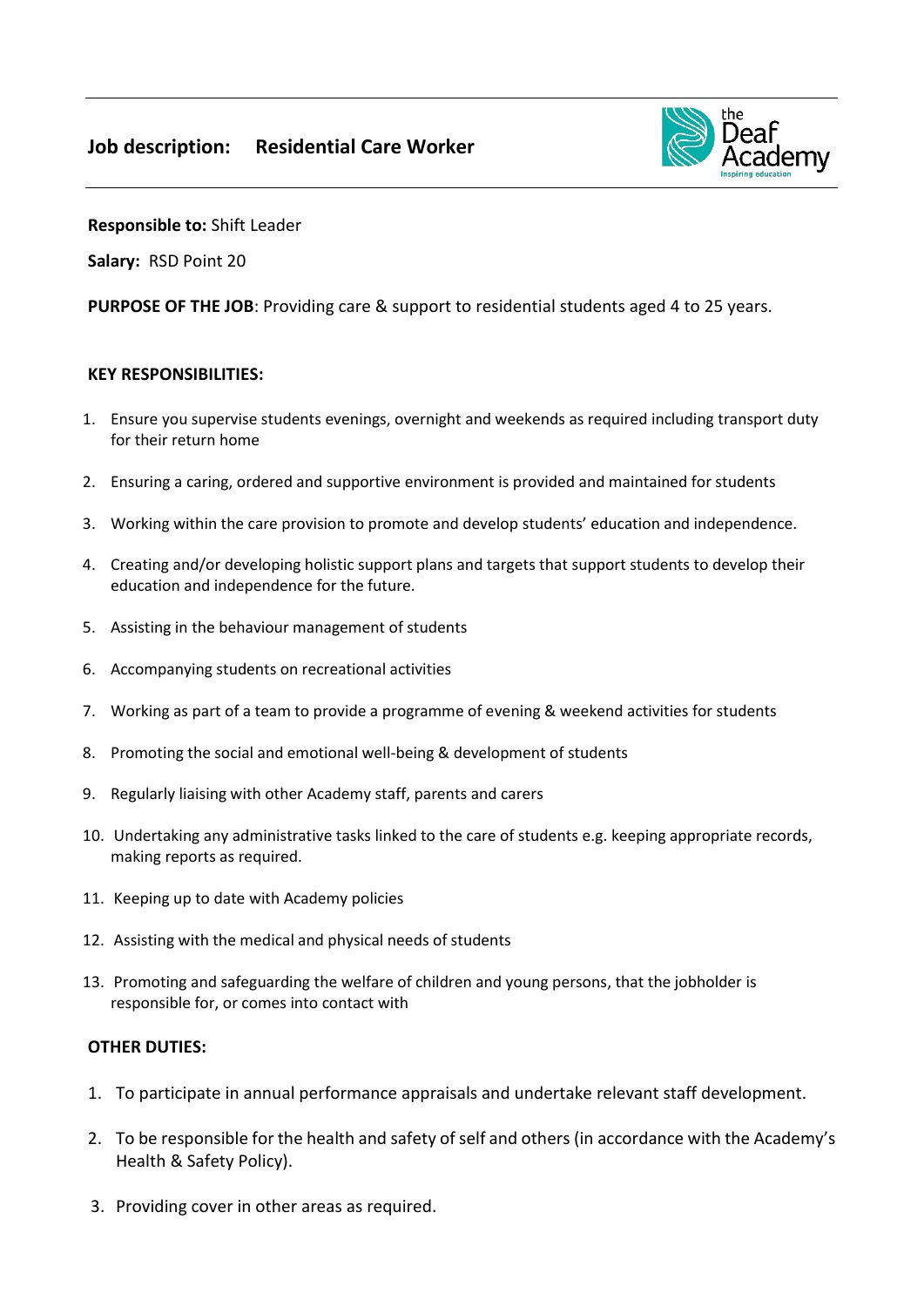- 4. To carry out any other appropriate duties requested by the Executive Principal or Head of Department.
- 5. To make secure all buildings on leaving the site.
- 6. To be responsible for promoting and safeguarding the welfare of children and young adults responsible for (or come into contact with) in accordance with the Academy's Safeguarding Policy & Procedures

**The above list is indicative and not exhaustive. The Residential Care Worker is expected to carry out all such additional duties as are reasonably commensurate with the role.**